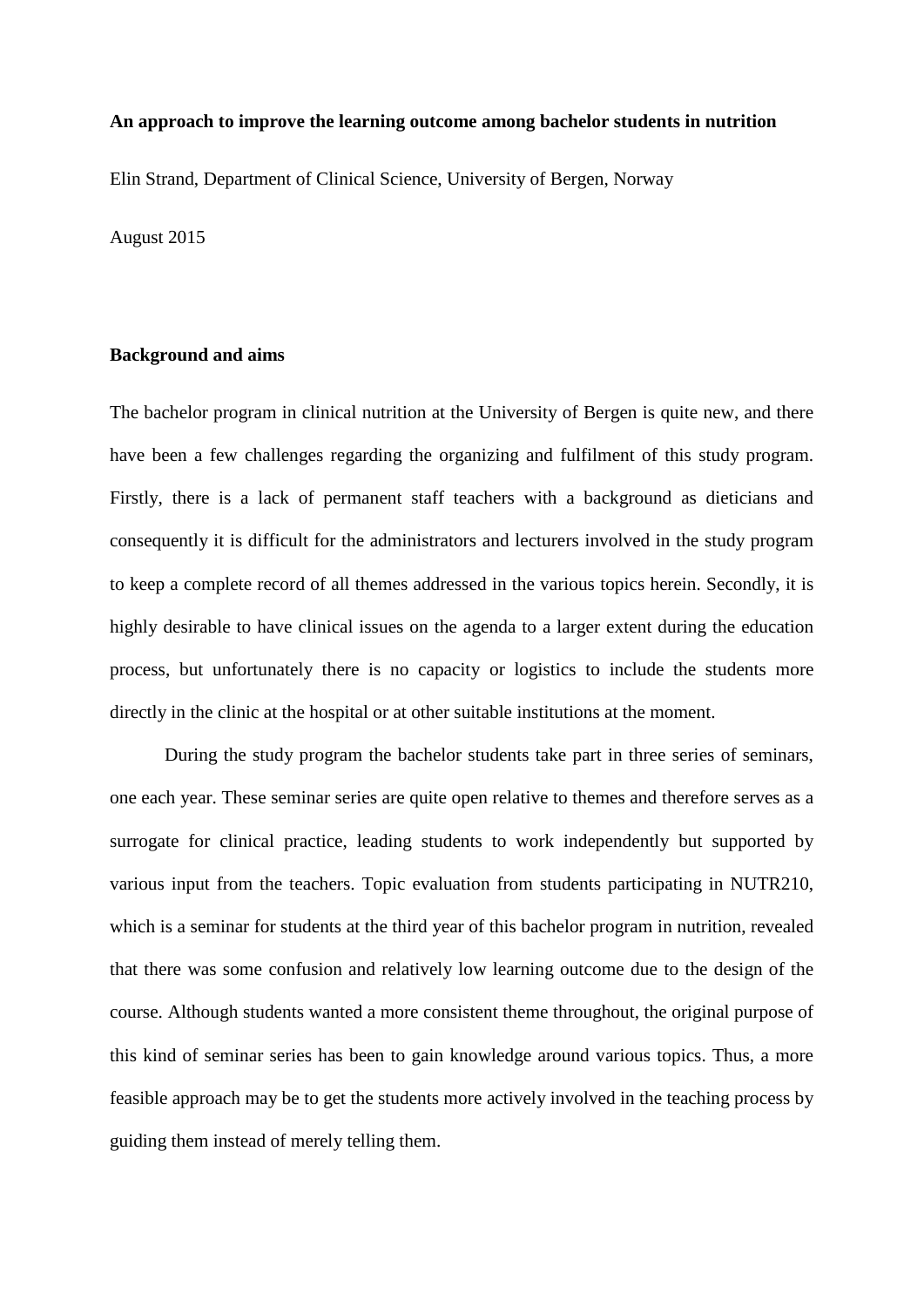Thus, the aim was to restructure the plan throughout the semester to include the students in more active learning, but at the same time keep the possibility of including various topics in the seminar.

### **Practical implementation**

During this seminar, the lectures were structured in work packages by theme, allowing several subsequent lectures related to each other (**Supplement A: Lecture plan**). Students were constantly encouraged to play an active role at the seminars.

At the first lecture, the students were introduced to scientific search motors and other sources for relevant literature, and they were provided with some articles related to an upcoming group task. They were given ten days to read through this background literature and were told to have an entrance test on the upcoming lecture after this time period.

At the upcoming lecture, ten days later, the students received a multiple choice test based on the articles they had read (**Supplement B: Multiple choice questionnaire**). This test was performed individually during 10 minutes, and subsequently in groups of 4-5 students during a 15 minutes discussion within the groups. Each group was provided with a scratch card in order to use an immediate feedback assessment technique [\[1\]](#page-5-0). When the students in a group agreed on an answer, they were told to scratch off the covering corresponding to A, B, C, or D (according to the corresponding alternative answer). A correct answer was indicated by a star as shown in **Figure 1**. The groups got scores according to the following scheme: four points and full score for a correct answer at first try; two points for a correct answer at second try; one point for a correct answer at third try; or zero points if the correct answer was revealed after all four windows had been exposed. After the test was finished, all questions and answers were discussed in plenum.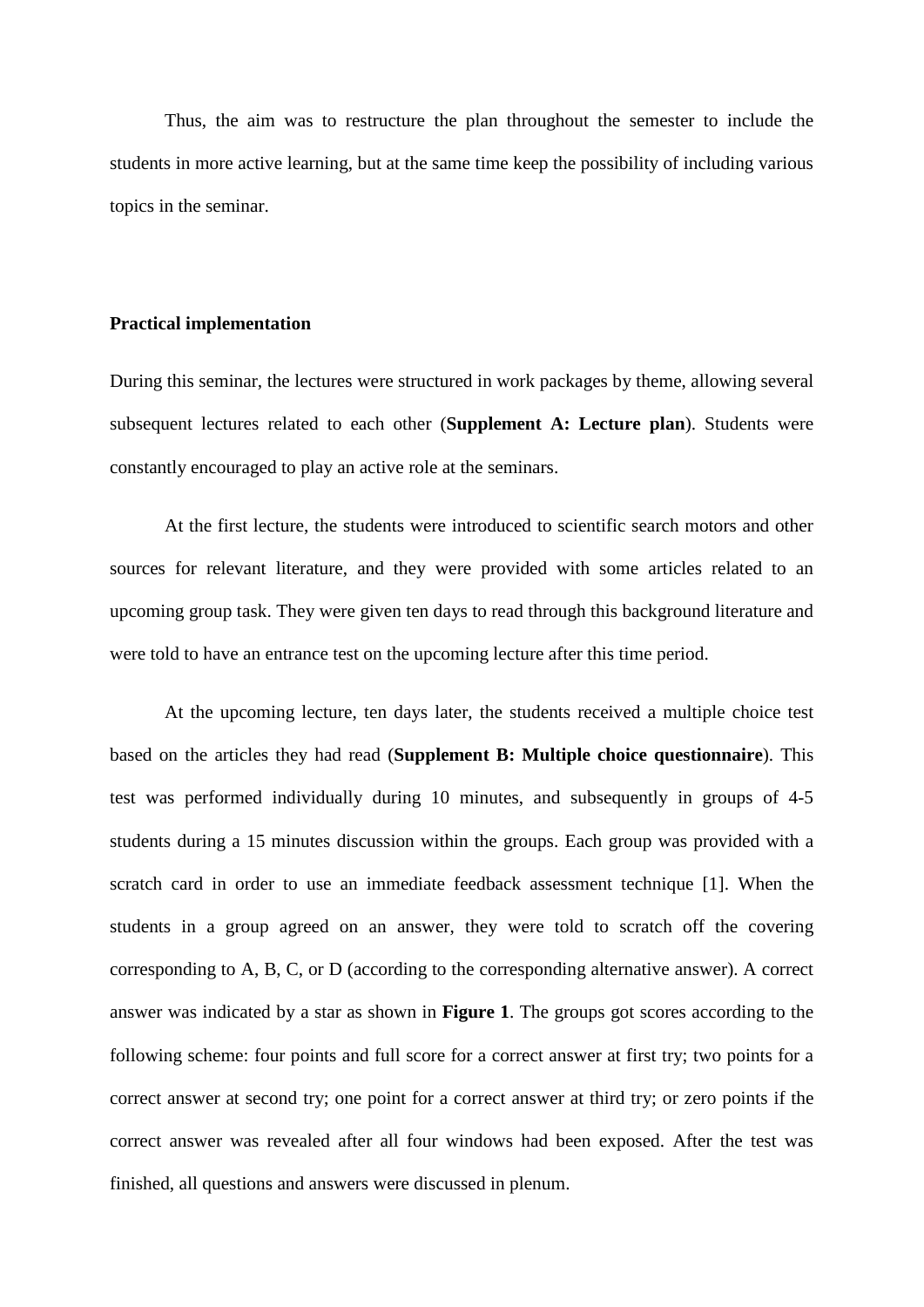

**Figure 1. Multiple choice questionnaire** http://www.epsteineducation.com/home/about/Default.aspx

Followed by this, an assignment was presented for the groups, which was supposed to be solved with the curriculum in mind. The rest of this and the subsequent lecture during the following week the student groups were set to work with this assignment, under supervision from the course coordinators. After two weeks, the students presented their work as an oral presentation supported by a power point presentation. They were also encouraged to forward the presentation by e-mail to the course coordinators for feedback prior to presenting their work.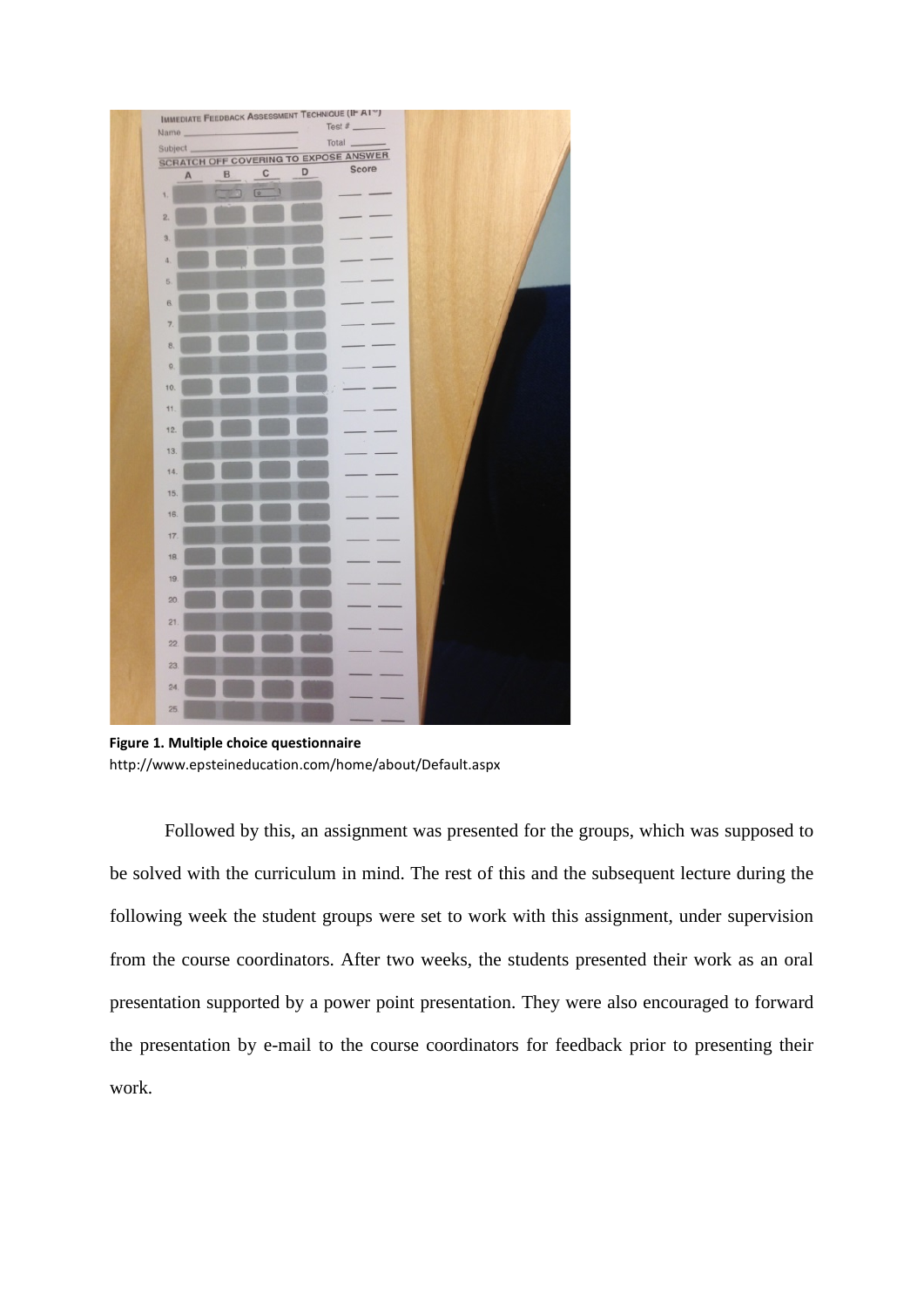After completing the group task, the students had seminars under two big headlines during the rest of the lectures: "Nutrition and Medicine" and "Translational nutritional science" (**Supplement A: Lecture plan**). The group task was included during the first part of the semester in order to give the students a "kick-start" and providing an easier opening for further discussion on subsequent themes.

Although this seminar did not have a traditional final exam, there were certain requirements to the participating students. At least 80% of the lectures/seminars were mandatory. Everyone also had to pass the entrance test based on the articles provided to the students at the first lecture, and they had to be actively involved in the group assignment and presentation.

### **Course evaluation**

Overall, the purpose of this seminar is to provide a research-based approach to nutrition, with a strong emphasis on academic breadth, interdisciplinary elements and active participation from the students. This seminar series is the third of its kind during the three year bachelor program in nutrition, which differs somewhat from other topics which typically have a more established curriculum and lectures that are interrelated.

A total of 19 students were registered and all students completed and passed the course. The announced test served its purpose, and the students were overall well prepared, and showed great commitment in the plenary discussions. The students had the opportunity to evaluate the course by answering a simple questionnaire consisting of 12 questions (of which nine with alternative answers and three with optional text) (**Supplement C: Report from student evaluation**). Only seven out of the total 19 participating students responded to the student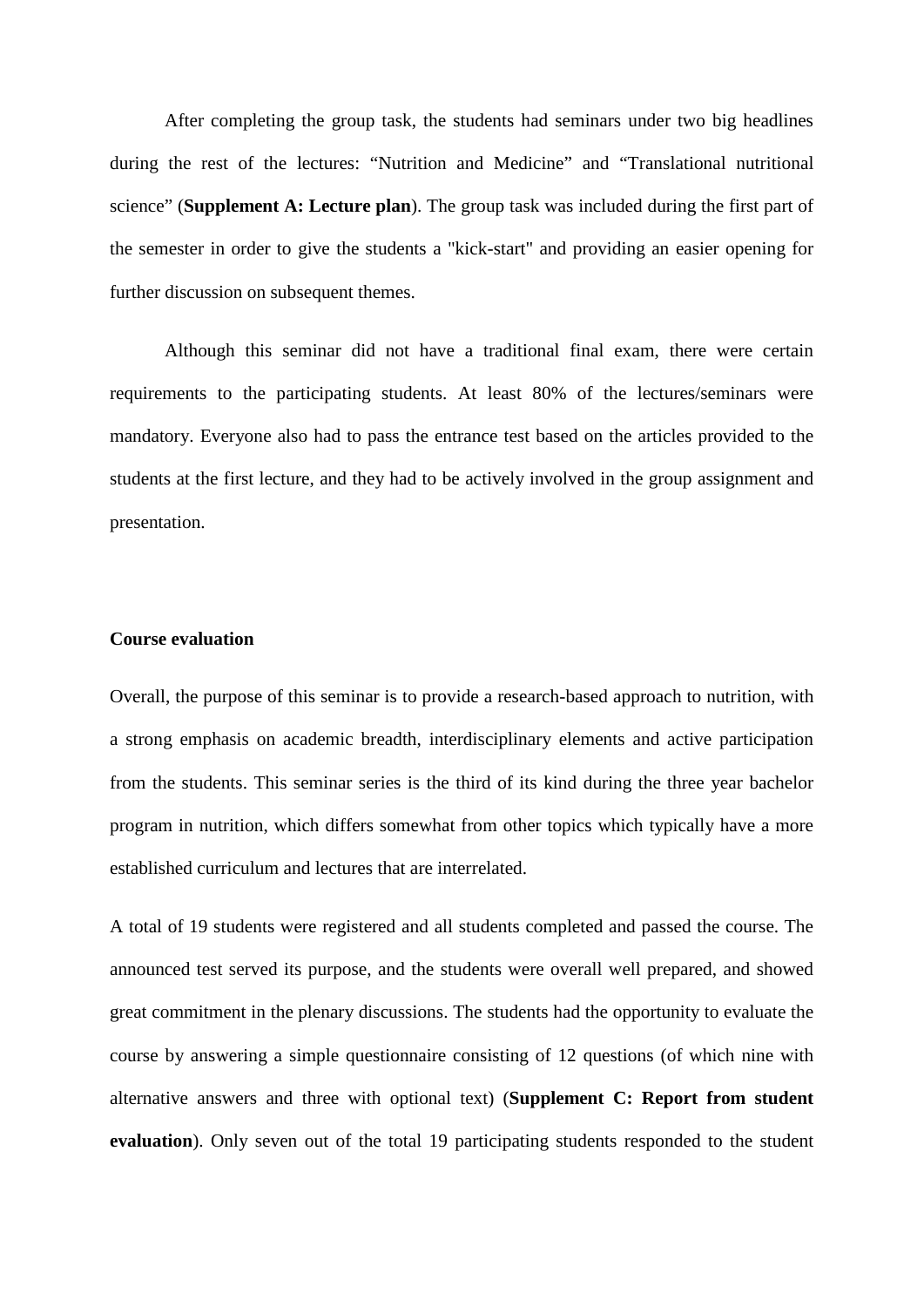evaluation. The fact that there were few respondents may in part have been due to the questionnaire being distributed in the middle of a busy exam period.

The overall impression of the course was evaluated as satisfactory by the students. The purpose of the topic appeared to be somewhat unclear. Students were positive to the group assignment being organized early in the semester, which was an advantage compared to later exams. Overall, the students were satisfied with the lectures, although some reported varying quality. They were mostly happy with the group assignment where all groups got the same task, but some would prefer each group to solve a unique assignment. Some students wanted a more clinical approach. Consistently they report about an appropriate workload and a good learning outcome.

The curriculum at this course differs from one year to the next, since the aim is to include relevant topics which are up-to-date in relation to nutritional research. The syllabus is thus largely based on scientific articles, as well as any relevant supplemental literature. Based on the students' evaluation, more detailed information should have been given initially regarding the purpose of this course as well as a more thorough introduction to the theme within the current semester, including a clear and straightforward presentation of the assignment. This will be kept in mind when planning the schedule for next year. One should also consider presenting different themes or subtasks for each student group and maybe assess whether they should have more individual tasks rather than work in groups (or a combination if feasible).

Furthermore, next year there will be even more emphasis on how to write and present a scientific project, including how sources should be critically evaluated and how to refer scientific work in a proper manner. The students will have a huge advantage of this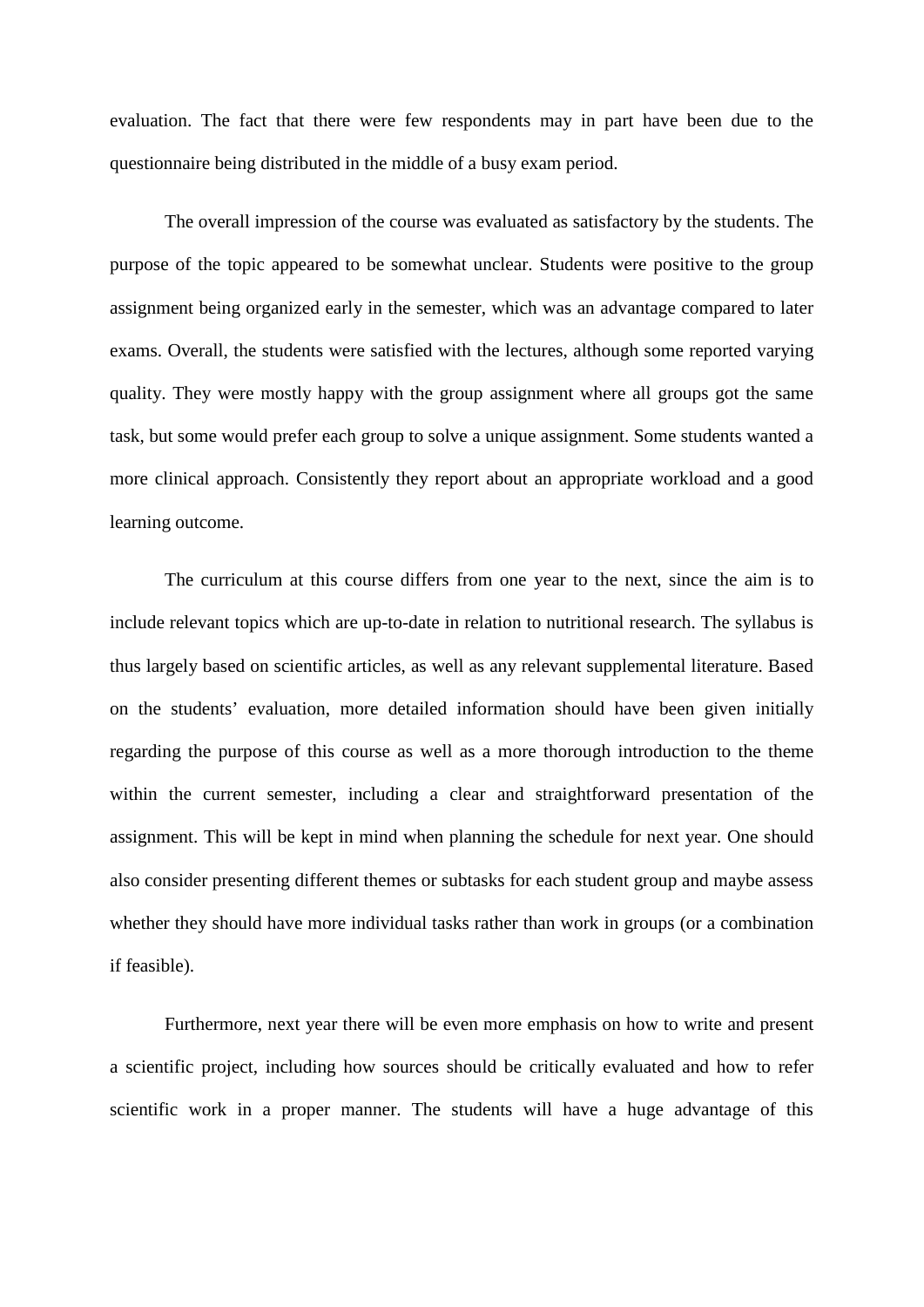knowledge when writing their bachelor thesis, which they do simultaneously with the current course.

### **Conclusion**

By restructuring a course which is part of the bachelor's program in nutrition, the students were successfully more directly and actively involved in the learning process, and the learning outcome was overall improved. Furthermore, the student evaluations provided useful information for the course coordinator to be able to improve the course even more.

### **References**

<span id="page-5-0"></span>1. Epstein, M.L. and G.M. Brosvic, *Immediate Feedback Assessment Technique: multiple-choice test that "behaves" like an essay examination.* Psychol Rep, 2002. **90**(1): p. 226.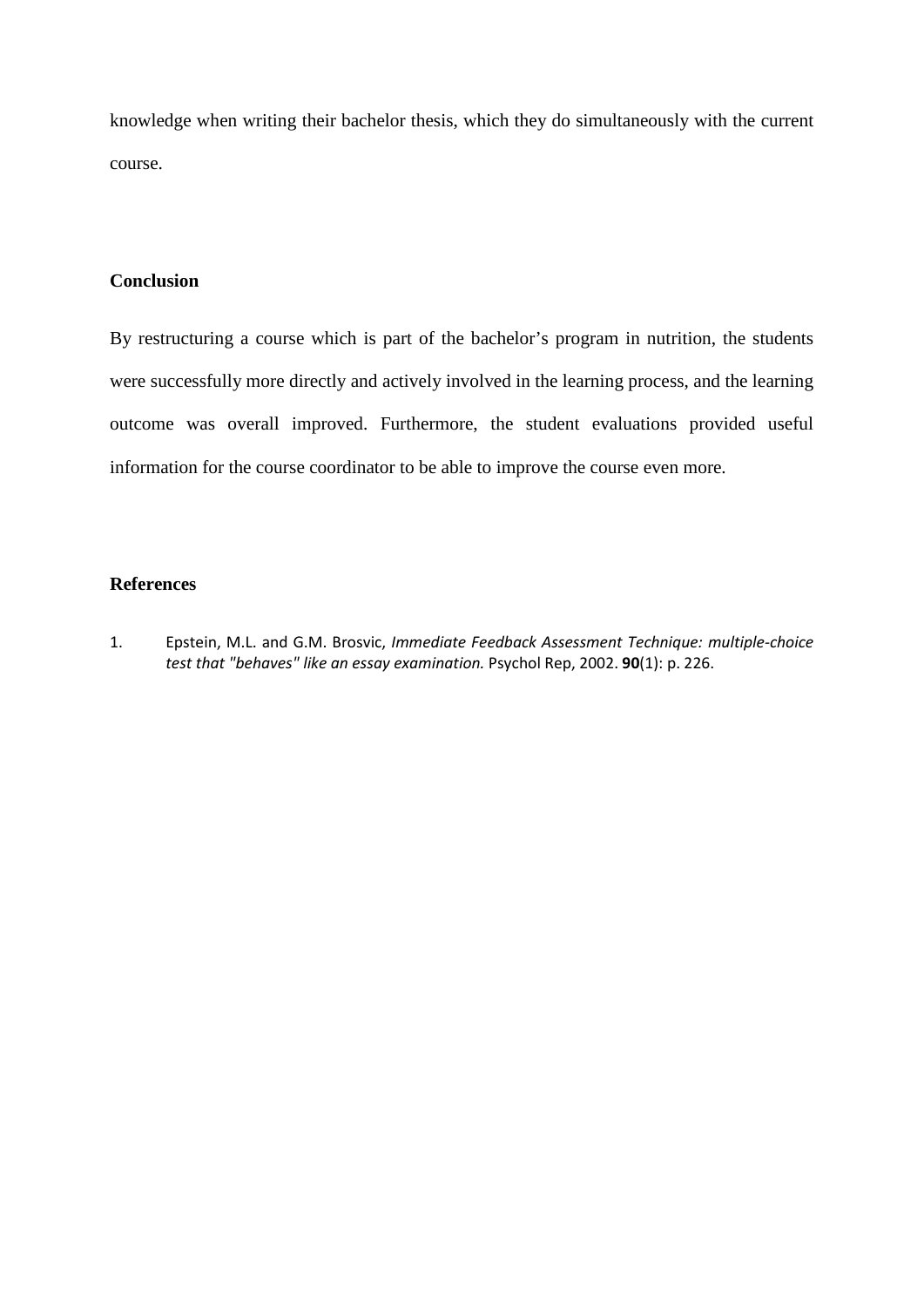# **Supplement A: Lecture plan**

| Nr.                                      | <b>Tema</b>                           | <b>Foreleser</b>     | Dato      | Tid / Sted       |
|------------------------------------------|---------------------------------------|----------------------|-----------|------------------|
| Bibliotekkurs - obligatorisk             |                                       |                      |           |                  |
| 1                                        | Kilder for vitenskapelig              | Jutta Dierkes, prof. | Tirsdag   | $13:15 - 15:00$  |
|                                          | informasjon om ernæring               |                      | $3.$ mar  | Biblioteket      |
|                                          | Utdeling av pensum til                |                      |           |                  |
|                                          | gruppearbeid                          |                      |           |                  |
| Kostholdet i verden                      |                                       |                      |           |                  |
| $\overline{2}$                           | Methods for assessing dietary         | Jutta Dierkes, prof. | Fredag    | $10:15 - 12:00$  |
|                                          | pattern                               |                      | 6. mar    | <b>HUS: B307</b> |
| Gruppearbeid                             |                                       |                      |           |                  |
| $\overline{3}$                           | Inngangstest fra pensumlitteratur     | Jutta Dierkes, prof. | Fredag    | $10:15 - 12:00$  |
|                                          | Presentasjon av problemstilling       | Ottar Nygård, prof.  | 13. mar   | <b>HUS: B307</b> |
|                                          | Gruppearbeid del 1 (veiledet)         | Elin Strand, forsker |           |                  |
| $\overline{4}$                           | Gruppearbeid del 2 (veiledet)         | Jutta Dierkes, prof. | Mandag    | $10:15 - 12:00$  |
|                                          |                                       | Ottar Nygård, prof.  | 23. mar   | <b>HUS: B307</b> |
|                                          |                                       | Elin Strand, forsker |           |                  |
| 5                                        | Presentasjon av gruppearbeid          | Ottar Nygård, prof.  | Fredag    | $10:15 - 12:00$  |
|                                          |                                       | Elin Strand, forsker | 27. mar   | <b>HUS: B307</b> |
| <b>Ernæring og medisin</b>               |                                       |                      |           |                  |
| 6                                        | Mikrobiota og fekal mikrobiota        | Trygve Hausken,      | Fredag    | $10:15 - 12:00$  |
|                                          | transplantasjon                       | prof.                | $10.$ apr | <b>HUS: B307</b> |
| $\overline{7}$                           | Ernæring og medisin: noen             | Jutta Dierkes, prof. | Fredag    | $10:15 - 12:00$  |
|                                          | eksempler                             | Erik Johnsen, FA     | 17. apr   | <b>HUS: B307</b> |
|                                          | Psykofarmaka og ernæring              |                      |           |                  |
| 8                                        | Farmakologi: hva er relevant for      | Per Magne Ueland,    | Fredag    | $10:15 - 12:00$  |
|                                          | ernæringsfysiologer                   | prof.                | 24. apr   | <b>HUS: B306</b> |
| <b>Translasjonell ernæringsforskning</b> |                                       |                      |           |                  |
| 9                                        | Introduksjon i nutrigenomics          | Johan Fernø, forsker | Fredag    | $10:15 - 12:00$  |
|                                          |                                       |                      | 8. mai    | <b>HUS: B307</b> |
| 10                                       | Introduction translational science in | Ottar Nygard prof.   | Fredag    | $09:15 - 12:00$  |
|                                          | nutrition / Biomarkers and            | Elin Strand, forsker | 22. mai   | <b>HUS: B307</b> |
|                                          | nutrition-gene interaction            |                      |           |                  |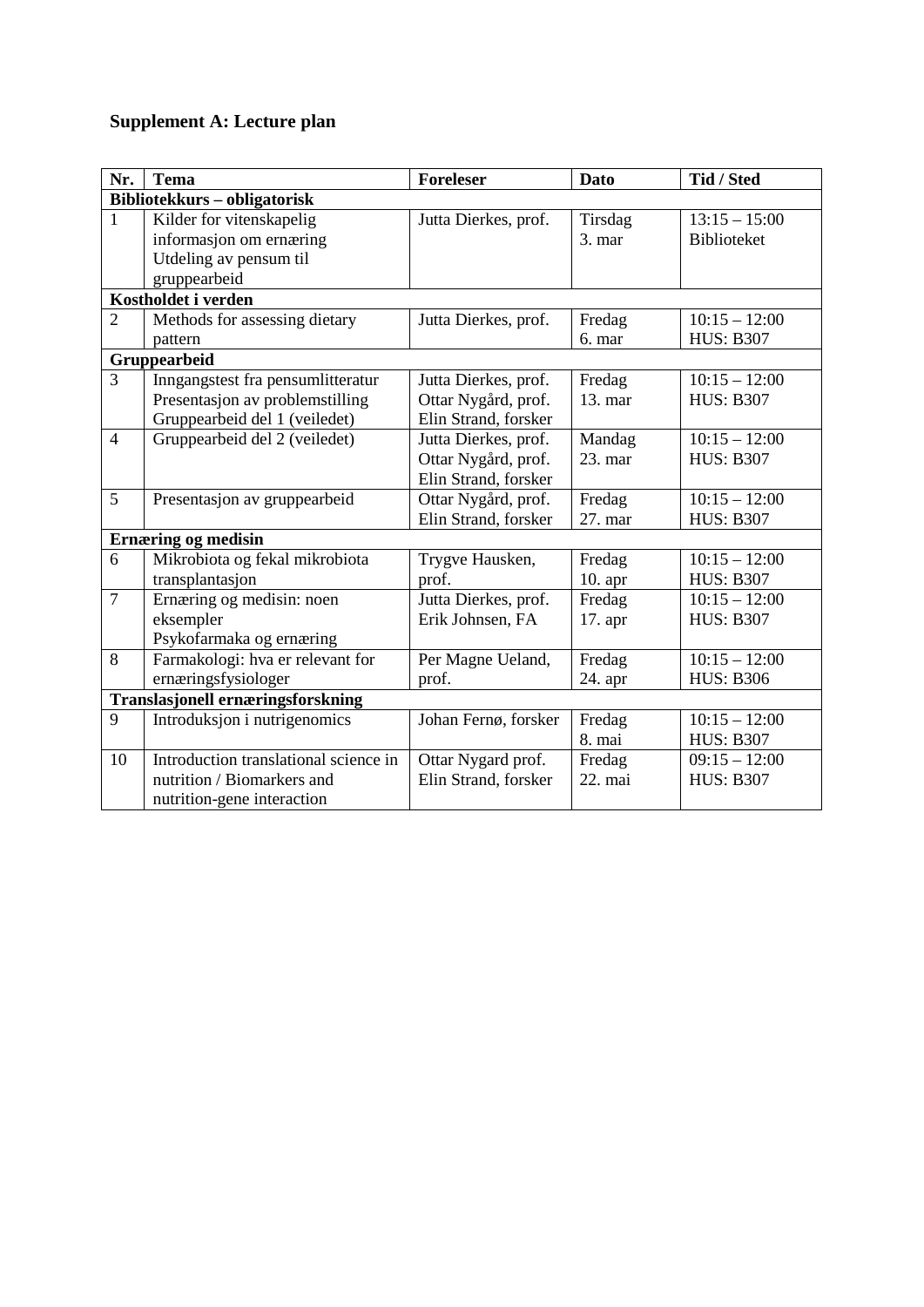### **Supplement B: Multiple choice questionnaire**

### **Multiple choice spørsmål, inngangstest til pensum i NUTR210 13. mars 2015:**

*1.* Kan man si at man har en generell mangel på vitamin D i verdensbefolkningen?

- A. Ja, men mangelen er kun uttalt for den eldre del av befolkningen
- B. Ja, men mangelen er kun uttalt hos barn
- C. Ja, uavhengig av aldersgruppe og kjønn
- D. Ja, men kun hos barn og eldre

Riktig svar: C.

*2.* Hvilken forbindelse i blodet er regnet for å være den mest pålitelige markøren for vitamin D status?

- A.  $1,25(OH)_2D_3$  (1,25 Dihydroxyvitamin D<sub>3</sub>)
- B. 25(OH)D (25-hydroxyvitamin D)
- C. Cholecalciferol D<sub>3</sub>
- D.  $1,24,25(OH)_{3}D_{3}$

Riktig svar: B.

*3.* Et økt nivå i blodet av vitamin D markøren (fra forrige spørsmål) er hos barn blitt assosiert med:

- A. Lavere forekomst av Type 1 diabetes
- B. Høyere forekomst av Type 1 diabetes
- C. Lavere forekomst av overvekt
- D. Høyere forekomst av overvekt

Riktig svar: A.

*4.* Hvilket serumnivå av vitamin D markøren (fra spørsmål 2) regnes for å være tilstrekkelig ifølge US Institute of Medicine?

- A. >30 nmol/l
- B. >50 nmol/l
- C. >75 nmol/l
- D. >100 nmol/l

Riktig svar: B.

*5.* Hvilken av følgende faktorer påvirker i **minst** grad vitamin D status?

- A. Sesong
- B. BMI
- C. Etnisitet
- D. Alder

Riktig svar: B.

*6.* Hva er hovedkilden til vitamin D for mennesker?

- A. Kosttilskudd
- B. Sollys
- C. Matvarer naturlig rik på vitamin D
- D. Berikede matvarer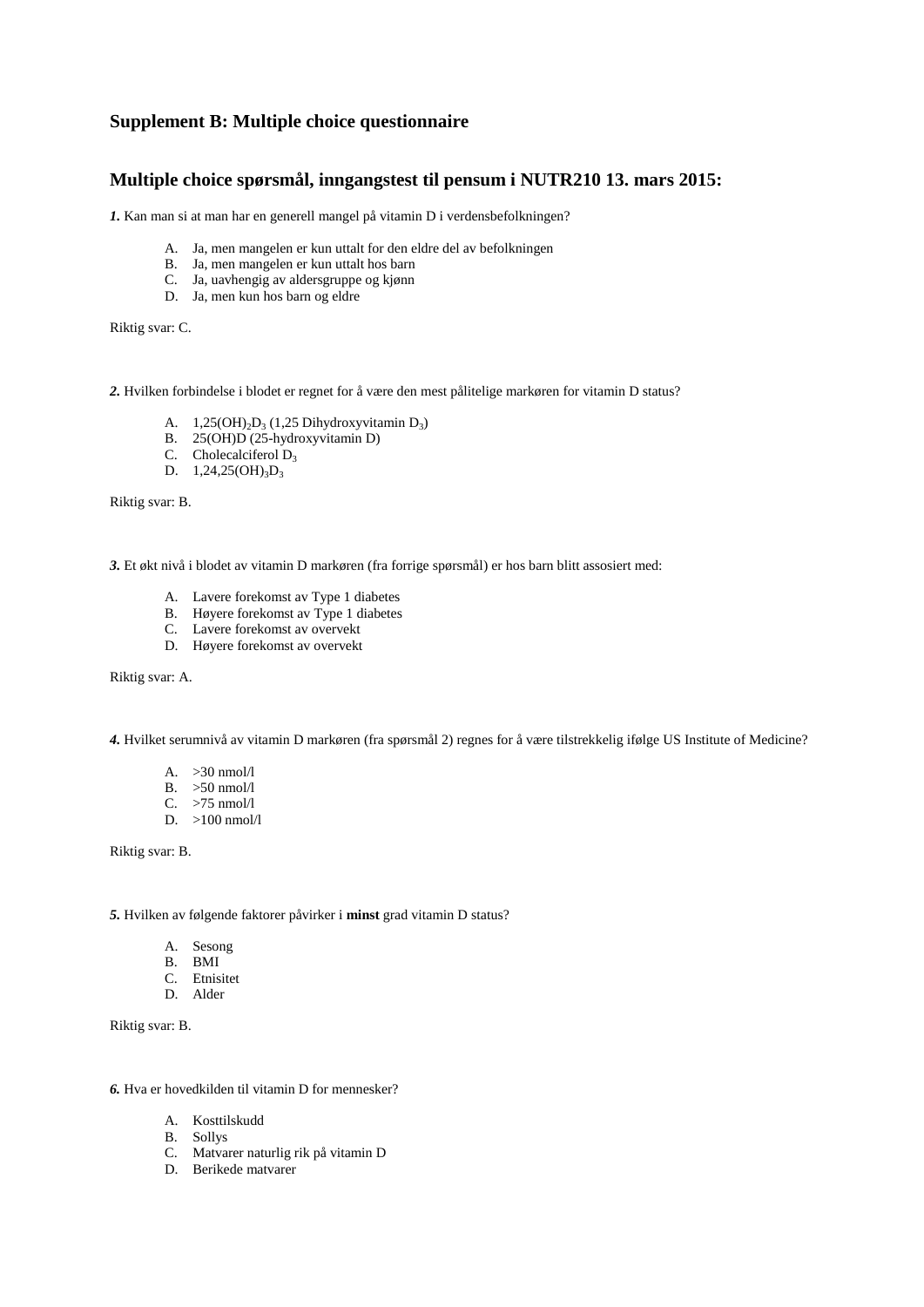Riktig svar: B.

*7.* Hvilken av følgende matvarer er **ikke** en god **naturlig** kilde for vitamin D:

- A. Kjøtt
- B. Eggeplomme
- C. Fet fisk
- D. Kornprodukt

Riktig svar: D.

*8.* Hvorfor er vitamin D inntaket generelt høyere i USA og Canada enn i Sentraleuropa?

- A. Pga at de spiser mer kjøtt
- B. Pga at de spiser mer fisk
- C. Pga mer bruk av tilskudd
- D. Pga mer sol

Riktig svar: C.

*9.* Hva er den biologisk aktive formen av vitamin D?

- A.  $1,25(OH)<sub>2</sub>D<sub>3</sub>(1,25 Dhydroxyvitamin D<sub>3</sub>)$
- B. 25(OH)D (25-hydroxyvitamin D)
- C. Cholecalciferol  $D_3$
- D.  $1,24,25(OH)_{3}D_{3}$

Riktig svar: A.

*10.* Hvilken av følgende matvarer er vanligvis **ikke** beriket med vitamin D?

- A. Brød
- B. Melk
- C. Mineralvann
- D. Smør

Riktig svar: C.

*11.* Hvor stor effekt kan man forvente dersom man beriker mat med vitamin D?

- A. En økning av 25(OH)D i serum med ca. 1-2 nmol/L per 1µg inntak av vitamin D
- B. Ingen effekt av berikning, pga at det er sollyset som gir størst utslag
- C. En økning av  $1,25(OH)_2D_3$  i serum med ca. 1 nmol/L per 1µg inntak av vitamin D
- D. En økning av 25(OH)D i serum med ca. 5 nmol/L per 1µg inntak av vitamin D

Riktig svar: A.

*12.* Hvilke av følgende faktorer er **ikke** medvirkende til en mulig vitamin D toksisitet?

- A. Høye doser av vitamin D tilskudd over lang tid
- B. Leversykdom
- C. Overeksponering av sollys
- D. Nyresykdom

Riktig svar: C.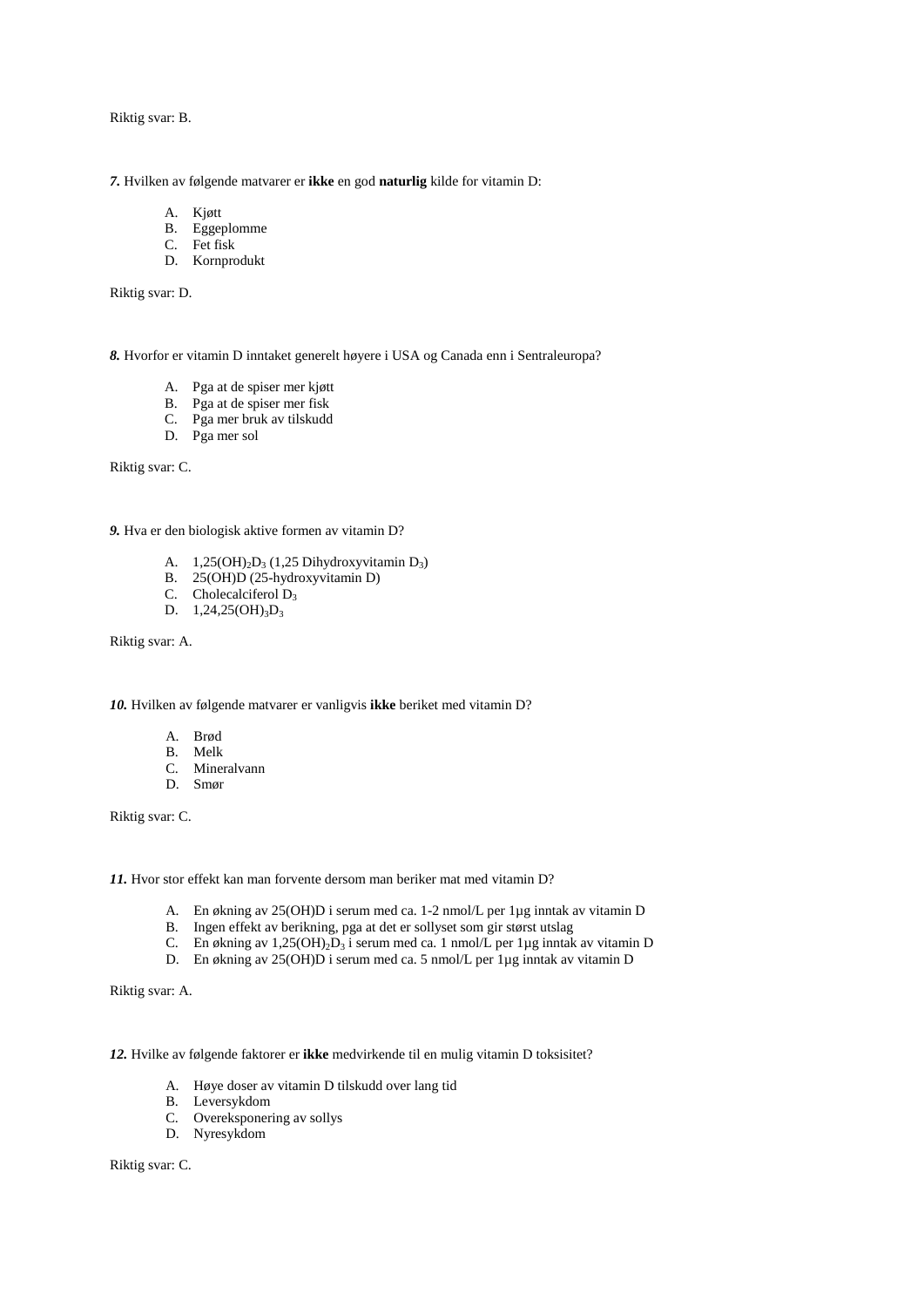# **Supplement C: Report from student evaluation**



### Hvor fornøyd er du med emnet som helhet?

# Hva var du fornøyd/misfornøyd med? Kom gjerne med konkrete forbedringsforslag.

- Det passet veldig bra at prosjektoppgaven ble lagt såpass tidlig i semesteret. Veldig greit da mai er hektisk med bacheloroppgave og eksamen.
- kunne vært mer engasjerte forelesere.
- Mange spennende temaer, god evalueringsmetode. Litt varierende kvalitet på forelesningene.
- Fornøyd:Interessante temaer i forelesningene.
- Misfornøyd: At alle gruppene hadde samme tema på fremføringen.
- Temaet for seminaret burde komme bedre frem. Noen av seminarene ble litt "tilfeldige". Fornøyd med gruppearbeidet, og at dette ble gjennomført i starten av seminarene slik at det ikke kom sammen med innlevering av bachelor og eksamen i mai.

# Hvordan følte du arbeidsmengden på dette kurset var? (Gjerne i forhold til andre emner på UiB)



Utdyp gjerne hva som var tidkrevende/hva som kunne vært brukt mer tid på.

- Det har ikke vært veldig stor arbeidsmengde, men det passer bra da det bare er et 5 poengsfag. Bacheloroppgaven som er 10 poeng, føles mye større beregnet ut ifra arbeidstid, så alt i alt passer det fint.
- lite praktisk, veldig mye teori.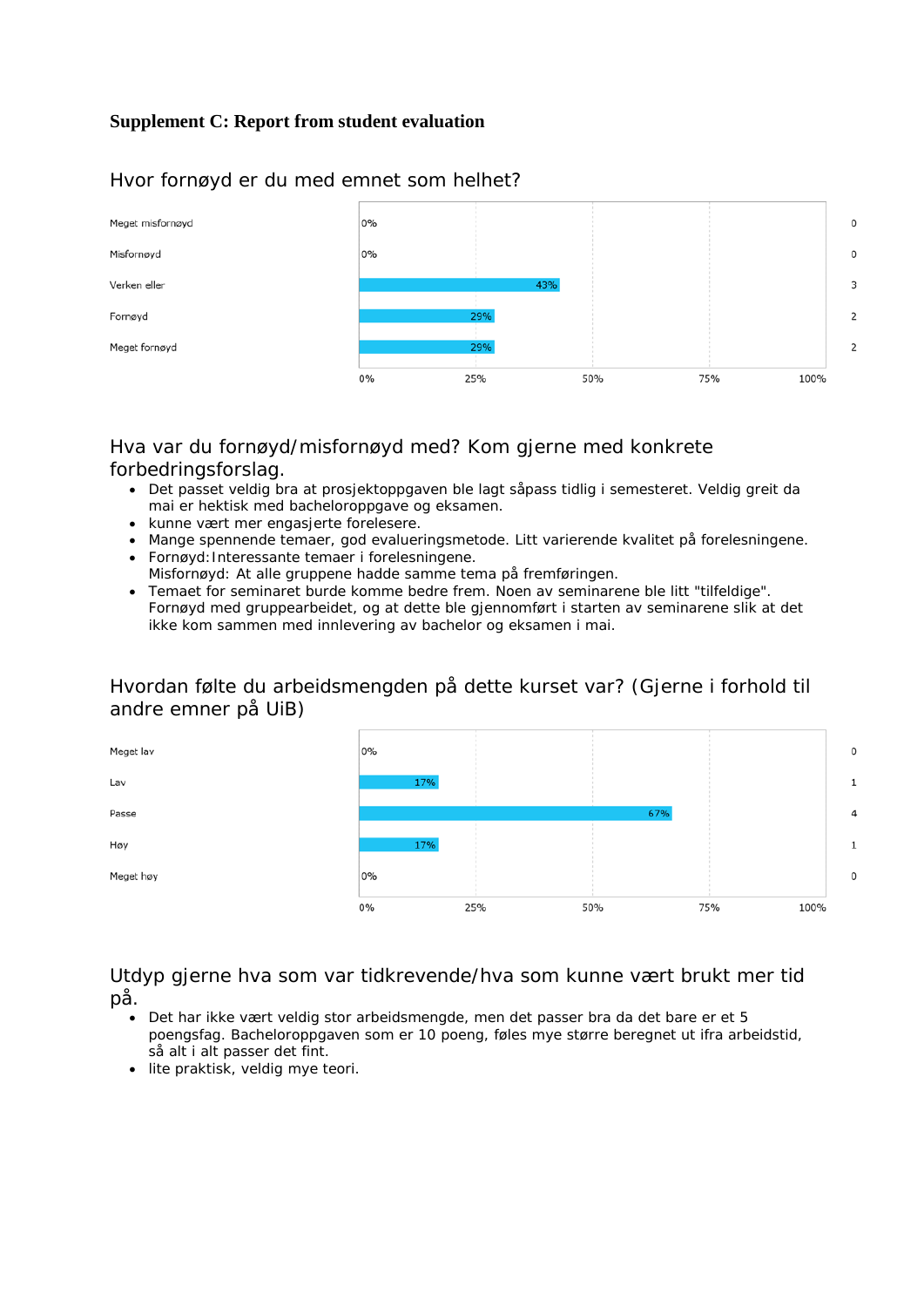# Hva synes du om forelesningene i dette emnet?



### Hva var bra/dårlig? Hva kan forbedres?

- Det var noe bra av og til, men stort sett ikke imponerende
- Generelt gode, men litt varierende kvalitet på forelesere.
- De fleste var lærerike, men samtidig noen det er vanskelig å følge med i det blir et dypt dykk inn i et spesifikt emne vi ikke har hatt noe særlig om fra før.

### Hva synes du om studentpresentasjonene?



# Hva var bra/dårlig? Hva kan forbedres?

• Alle gruppene gjorde et godt arbeid og en god presentasjon, men det hadde vært mer interessant dersom vi hadde hatt ulike temaer.

### Hva synes du om semesteroppgaven?